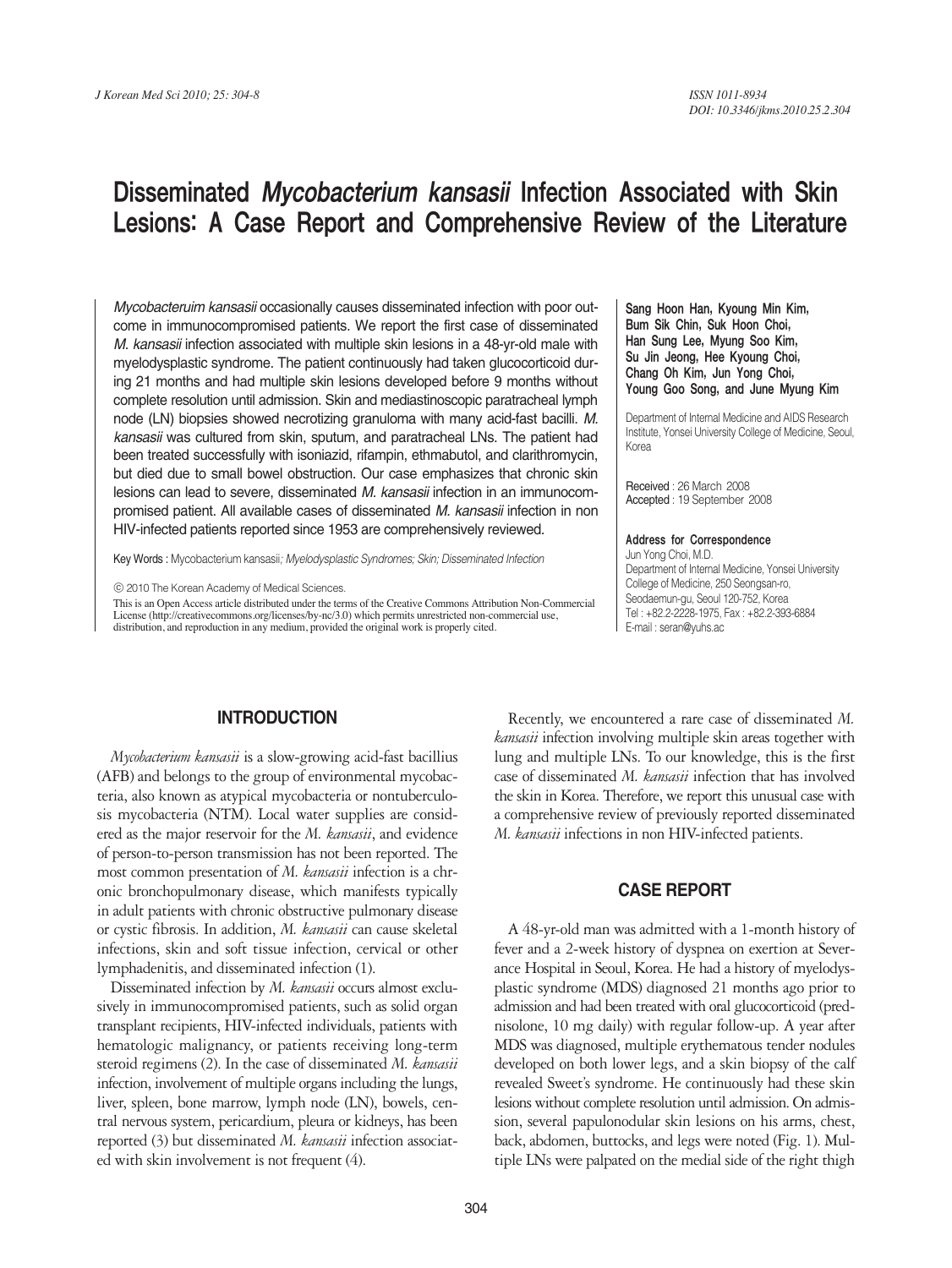and left cervical area. Initial laboratory tests showed leukopenia with a white blood cell count of  $1.950/\mu$ L; severe anemia with a Hb level of 6.8 g/dL; mild thrombocytopenia with a platelet count of  $113,000/\mu$ L; an elevated ESR (73 mm/hr) and C-reactive protein level (10.8 mg/dL). Chest computer tomography (CT) confirmed multiple LNs enlargement at the mediastium, paratracheal area, subcarina and right perihilar bronchovascular interstitial and interlobular septal thickening. Initially, sputum AFB smears revealed a negative finding. Meanwhile, both excisional LN biopsies, which were performed at the palpable LNs of the thigh and neck, and skin and mediastinoscopic paratracheal LN biopsies revealed necrotizing granuloma with many AFB. Also, an AFB smear of a pus-like discharge obtained from the paratracheal LN revealed a positive finding.

With a presumptive diagnosis of disseminated tuberculosis, anti-tuberculosis therapy was started with HERZ (isoniazid [INH], rifampin [RFP], ethambutol [EMB], and pyrazinamide [PZA]) regimens on hospital day (HD) 16. However, as the skin lesions progressed rapidly and high spiking fever persisted despite HERZ treatment, we assumed he had a rapidly growing NTM such as *M. Abscessus* or *M. fortuitum*, and started him on amikacin, clarithromycin, levofloxacin and cefoxitin instead of EMB and PZA. However, improve-



Fig. 1. Papulonodular skin lesions on lower legs.

ment of the skin lesions was not evident.

Three weeks after anti-tuberculosis therapy was started, a mycobacterium culture of skin and pus-like discharge obtained from the paratracheal LN revealed NTM, and repeated sputum mycobacterium culture also revealed NTM. At HD 43, all NTMs cultured in sputum, paratracheal LNs, and skin were identified as *M. kansasii* by polymerase chain reaction-restriction fragment length polymorphism (PCR-RFLP) of the polymorphic region of the *rpoB* gene. In vitro drug

Table 1. Clinical characteristics of disseminated *M. kansasii* infection in non-HIV infected patients

| Age (N=58), mean $\pm$ SD                        | $45.0 \pm 22.3$ yr    |
|--------------------------------------------------|-----------------------|
| Sex (N=59), M:F                                  | 47 (79.7%):12 (20.3%) |
| Underlying diseases/associated conditions (N=63) |                       |
| No (previously healthy)                          | 15 patients (23.8%)   |
| Yes (multiple, N=83)                             | 48 patients (76.2%)   |
| Hematologic malignancy                           | 30 (36.1%)            |
| Steroid use                                      | 19 (22.9%)            |
| Immunosuppressive agents use                     | $8(9.6\%)$            |
| Post-splenectomy                                 | $7(8.4\%)$            |
| <b>Diabetes</b>                                  | 4(4.8%)               |
| Primary immunodeficiency                         | 3(3.6%)               |
| Solid cancer                                     | 3(3.6%)               |
| Autoimmiune disease                              | 2(2.4%)               |
| Solid organ transplantation                      | 2(2.4%)               |
| Pregnancy                                        | 2(2.4%)               |
| Hemodialysis                                     | $1(1.2\%)$            |
| Neutropenia                                      | $1(1.2\%)$            |
| Renal failure                                    | $1(1.2\%)$            |
| Infection site (multiple, N=208)                 |                       |
| Lung                                             | 37 (17.8%)            |
| Lymph nodes                                      | 32 (15.4 %)           |
| Spleen                                           | 27 (13.0%)            |
| Liver                                            | 25 (12.0%)            |
| Bone marrow                                      | 20 (9.6%)             |
| Skin                                             | 12 (5.8%)             |
| Bone and joint                                   | 9(4.3%)               |
| G-I tract                                        | $8(3.8\%)$            |
| Urinary tract                                    | 7 (3.4%)              |
| Cerebrospinal fluid                              | 6(2.9%)               |
| Male reproductive organ                          | 6(2.9%)               |
| Pleural fluid                                    | 5(2.4%)               |
| Peritoneal fluid                                 | 4 (1.9%)              |
| Abscess                                          | $2(1.0\%)$            |
| Blood, cellulitis, blood vessels, nose, tongue,  | 1 (Respectively,      |
| pericardium, adrenal gland, thymus               | 0.5%                  |
| Reported year (N=63)                             |                       |
| 1950-1959                                        | 4(6.3%)               |
| 1960-1969                                        | 9(14.3%)              |
| 1970-1979                                        | 17 (27.0%)            |
| 1980-1989                                        | 15 (23.8%)            |
| 1990-1999                                        | 11 (17.5%)            |
| 2000-2007                                        | 7 (11.1%)             |
| Outcome (N=63)                                   |                       |
| Recovered                                        | 19 (30.2%)            |
| Not recovered                                    | 38 (60.3%)            |
| Unknown                                          | 6(9.5%)               |
|                                                  |                       |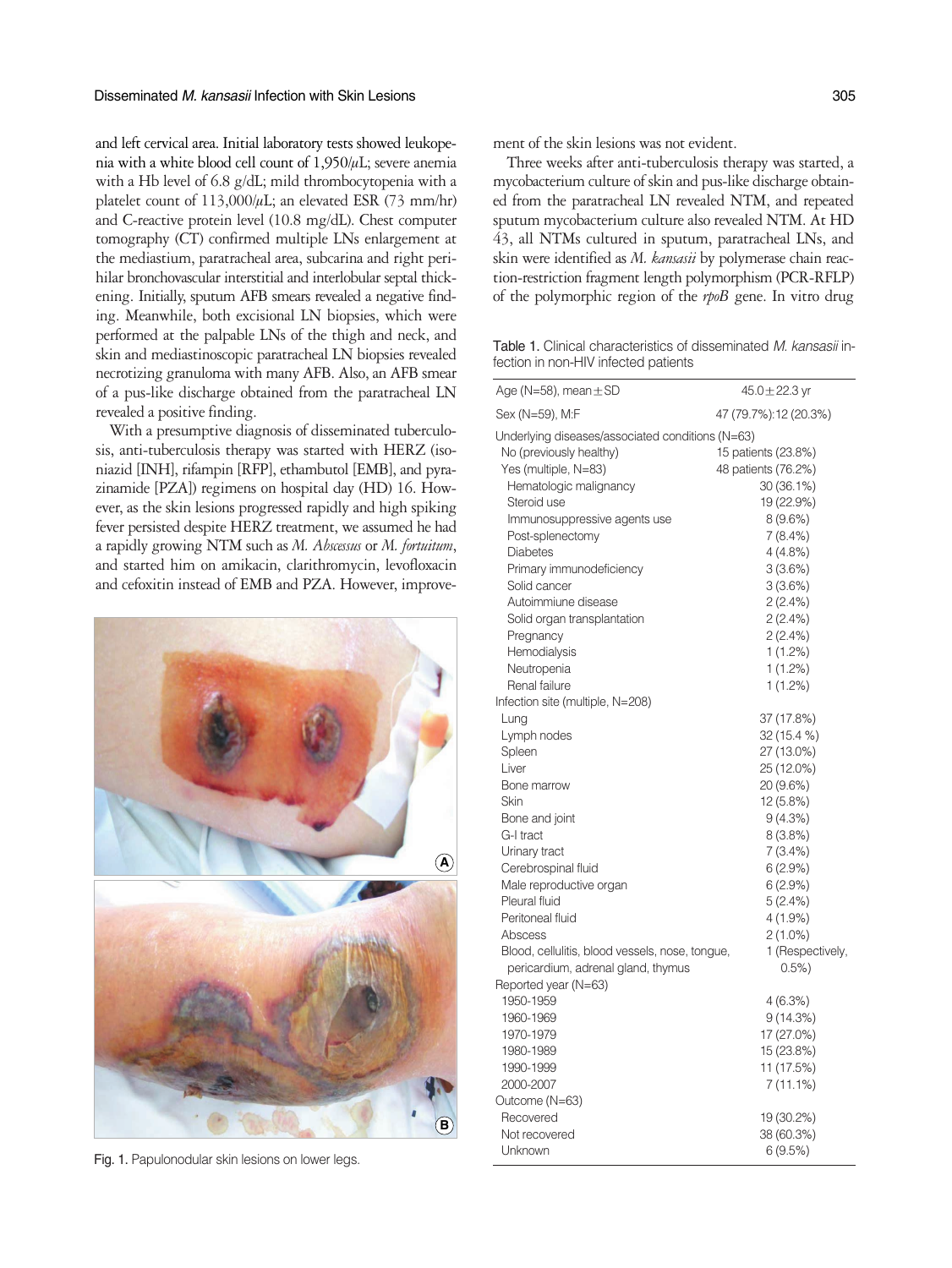susceptibility testing of *M. kansasii* showed that the isolate was susceptible to RFP, EMB, PZA, streptomycin, moxifloxacin, and cycloserine but resistant to INH and para-aminosalicylic acid. At HD 43, we altered the anti-mycobacterial treatment regimens to INH, RFP, EMB, and clarithromycin.

Gradual improvement of the general condition and symptoms with regression of skin lesions was noted. Sputum AFB, which was examined at HD 51, was converted into negative and mycobacterial culture of sputum did not identify any mycobacteria. However, during treatment for *M. kansasii*, the patient developed small bowel obstruction and ischemic colitis. Although he underwent a small bowel resection and intensive conservative management, the patient died on HD 121.

### **DISCUSSION**

*M. kansasii* is the second most frequently recognized NTM pathogen and second most frequent cause of disseminated NTM disease, after *M. avium* complex (MAC), in the Unites States and Japan (2, 5, 6). Furthermore, in southeast England, *M. kansasii* is more common than MAC (7). In South Korea, *M. kansasii* is the fourth most commonly isolated NTM pathogen, after MAC, *M. abscessus-chelonae* complex, and *M. fortuitum*, but its incidence has increased, especially in highly industrialized areas (8).

In agreement with previously established risk factors (2), our patient's risk factors for disseminated *M. kansasii* infection included a history of hematological malignancy and long-term steroid use. The patient had a disseminated *M.*

|  |  |  |  | <b>Table 2.</b> Clinical characteristics of 18 patients with disseminated <i>M. kansasii</i> infection reported since 1990 vr |  |  |  |  |  |  |  |  |  |  |  |  |
|--|--|--|--|-------------------------------------------------------------------------------------------------------------------------------|--|--|--|--|--|--|--|--|--|--|--|--|
|--|--|--|--|-------------------------------------------------------------------------------------------------------------------------------|--|--|--|--|--|--|--|--|--|--|--|--|

| No.            | Patient Sex/<br>age | Underlying disease/<br>associated conditions                                 | Infection or isolated sites/<br>clinical disease                                                  | In vitro drug sus-<br>ceptibility test                          | Anti-NTM Tx<br>regimens | Outcome   | Reported year<br>[Reference] |
|----------------|---------------------|------------------------------------------------------------------------------|---------------------------------------------------------------------------------------------------|-----------------------------------------------------------------|-------------------------|-----------|------------------------------|
| $\mathbf{1}$   | F/30                | Renal transplantation,<br>post-splenectomy, steroid use,<br>cyclophosphamide | Joint                                                                                             | <b>NA</b>                                                       | $NA*$                   | Unknown   | 1990[9]                      |
| 2              |                     | M/47 Metastatic clear cell carcinoma,<br>silicosis, DM, steroid use          | Lung, LN                                                                                          | <b>NA</b>                                                       | $NA*$                   | Unknown   | 1990[9]                      |
| 3              | M/48                | Lymphoma, neutropenia                                                        | <b>BM</b>                                                                                         | <b>NA</b>                                                       | $NA*$                   | Died      | 1990[9]                      |
| 4              |                     | M/54 Hairy cell leukemia,<br>cyclophosphamide, vincristine,<br>steroid use   | Lung, pleura, LN                                                                                  | <b>NA</b>                                                       | $NA*$                   | Recovered | 1990[9]                      |
| 5              | M/40                | AML, cytarabine, thioguanine                                                 | <b>BM</b>                                                                                         | <b>NA</b>                                                       | $NA*$                   | Unknown   | 1990[9]                      |
| 6              | M/64                | CML, DM, steroid                                                             | Lung, skin, bone                                                                                  | <b>NA</b>                                                       | $NA*$                   | Died      | 1990[9]                      |
| $\overline{7}$ | F/72                | <b>Breast cancer</b>                                                         | Spleen                                                                                            | <b>NA</b>                                                       | $NA^*$                  | Unknown   | 1990[9]                      |
| 8              | M/65                | Vasculitis, renal failure,<br>steroid use                                    | BM, spleen, skin                                                                                  | <b>NA</b>                                                       | $NA^*$                  | Died      | 1990[9]                      |
| 9              | F/25                | Pregnancy                                                                    | BM, urine                                                                                         | <b>NA</b>                                                       | INH, RFP, STM           | Recovered | 1991[15]                     |
| 10             | M/63                | Hemodialysis                                                                 | Multiple lumbar, pre-aortic,<br>mediastinal LNs, liver<br>granuloma, gastric juice,<br>skin       | <b>NA</b>                                                       | INH, RFP, EMB           | Died      | 1993[16]                     |
| 11             |                     | M/38 MDS                                                                     | Mediastinal LN.<br>gastric lavage,<br>stool, BM granuloma,<br>liver                               | Susceptible to INH,<br>RFP, EMB,<br>ethionamide,<br>cycloserine | INH, RFP, EMB           | Recovered | 1995[5]                      |
| 12             | F/79                | None                                                                         | Disseminated skin lesion,<br>mediastinal LN                                                       | <b>NA</b>                                                       | INH, RFP, EMB           | Recovered | 2001[18]                     |
| 13             | F/64                | CML, PAP                                                                     | Lung/liver granuloma                                                                              | <b>NA</b>                                                       | $NA^*$                  | Recovered | 2003[19]                     |
| 14             | F/80                | None                                                                         | <b>Blood</b>                                                                                      | <b>NA</b>                                                       | $NA*$                   | Died      | 2006[20]                     |
| 15             | M/47                | Malignancy of unknown origin                                                 | <b>BM</b>                                                                                         | <b>NA</b>                                                       | No treatment            | Died      | 2006[20]                     |
| 16             | M/71                | None                                                                         | Pleural effusion, abscess                                                                         | <b>NA</b>                                                       | No treatment            | Died      | 2006[20]                     |
| 17             | F/26                | None                                                                         | Vertebral osteomyelitis,<br>sacroiliitis, psoas abscess,<br>BM/liver graunloma,<br>spleen abscess | Susceptible to INH,<br>RFP, EMB, STM, KM,<br>Ethionamide        | INH, RFP, EMB           | Recovered | 2006[21]                     |
| 18             | M/48                | MDS, Long-term steroid use                                                   | Skin, mediastinal LNs, lung                                                                       | All susceptible except INH, RFP, EMB,<br>INH, PAS               | Clarithromycin          | Died      | 2007 [Pre-<br>sent case]     |

\*NA, The anti-mycobacterial treatment was performed, but their regimens were not available.

NA, not available; BM, bone marrow; LN, lymph node; PAP, pulmonary alveolar proteinosis; INH, isoniazid; RFP, rifampin; EMB, ethambutol; STM, streptomycin; KM, kanamycin; PAS, para-aminosalicylic acid.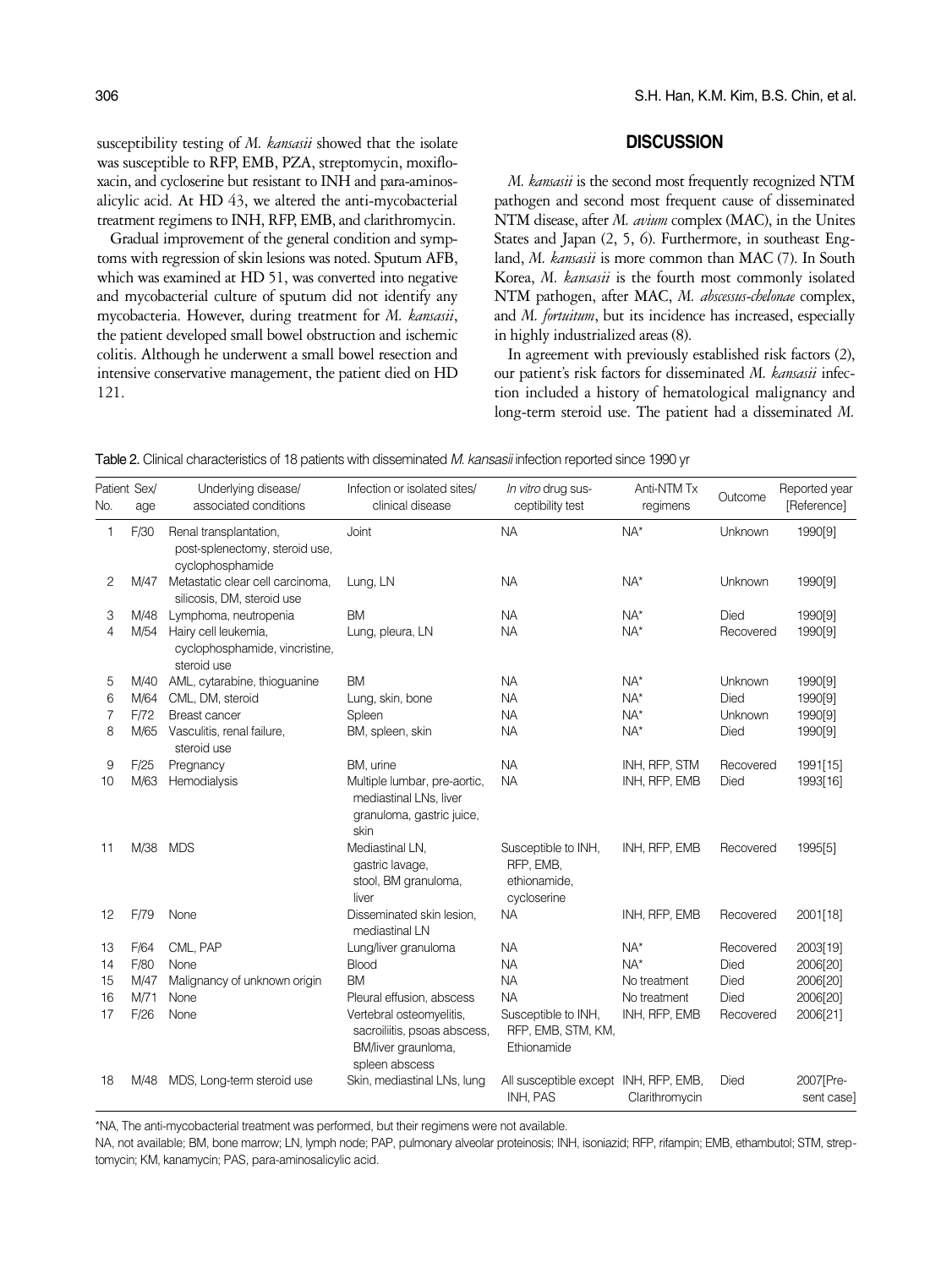*kansasii* infection with multiple skin lesions, as well as lung and multiple LNs. In addition, because an abdominal CT scan revealed a splenic abscess, we speculated that splenic infection with *M. kansasii* was also probable. An autopsy, however, was not performed.

We comprehensively reviewed the literature written in English and available in abstract or full text form that reported disseminated *M. kansasii* infection in non HIV-infected patients (3, 4, 6, 9-21). Among a total of 67 cases including the present case, 4 cases were excluded from analysis because of insufficient information. Table 1 shows the characteristics of the 63 remaining cases of disseminated *M. kansasii* infection in non-HIV infected patients. The mean age was 45 yr old and 79.7% of all patients were male. The most common underlying disease was a hematological malignancy. However, the frequency of previously healthy persons with no underlying diseases was relatively high as 23.8%. Also, the table shows that *M. kansasii* caused infection in diverse visceral organs; commonly involved sites included the lungs, LNs, spleen, liver, and bone marrow. The prognosis of disseminated *M. kansasii* infection was poor as the percentage of patients that died was 60.3%. As previously known that the presence of underlying disease and/or immunosuppression seemed to be the best predictor of outcome of disseminated *M. kansasii* infection (4), the mortality of patients with underlying disease was higher than those without underlying disease (75% and 53.3% respectively). We summarized the clinical characteristics of 18 patients with disseminated *M. kansasii* infection in non HIV-infected patients reported since 1990 yr at Table 2.

The *M. kansasii* isolates cultured from our patient were resistant to an INH *in vitro* susceptibility test. The concentrations of INH used in susceptibility testing are those chosen for their usefulness with *M. tuberculosis*. Some *M. kansasii* isolates may be reported resistant to INH at 0.2 or 1.0  $\mu$ g/mL. However, these isolates of *M. kansasii* are susceptible to slightly higher INH concentrations, and are still susceptible to achievable blood levels. Thus, INH should be used regardless of the in vitro susceptibility test results (8). We also used anti-mycobacterial regimens containing INH and noted a gradual improvement of skin lesions and negative sputum mycobacterial culture after this treatment.

Cutaneous NTM disease is most often caused by rapidly growing mycobacteria such as *M. abscessus-chelonae* complex and *M. fortuitum* rather than *M. kansasii*. It is known that *M. kansasii* can rarely cause a primary cutaneous infection, which usually results from penetrating injuries or disseminated disease (22). The patient described in this case had skin lesions for a long time before disseminated infection at the multiple LNs and lung developed. We surmised that minor local trauma by initial skin lesions of Sweet's syndrome resulted in the inoculation of *M. kansasii* and caused disseminated infection in the immunocompromised condition brought about by long-term steroid use. The natural course of untre-

ated, non-disseminated skin infection by *M. kansasii* is one of non-serious, indolent progression. However, as seen in this case, skin infection associated with systemic dissemination in a patient with underlying disease in immunosuppressive conditions is associated with poor outcome (22).

In conclusion, our case emphasizes that chronic skin lesions can lead to severe, disseminated *M. kansasii* infection in an immunocompromised patient. Particular attention to the aggressive diagnostic work-up, such as biopsy, should be given in immunocompromised patients with chronic skin lesions to diagnose infection by an unusual pathogen, such as NTM, before the infection disseminates.

## **REFERENCES**

- 1. Brown-Elliott BA, Wallacc RJ. *Infections Caused by Nontuberculosis Mycobacteria. In: Mandell GL, Bennett JE, Dolin R, eds. Principle and Practice of Infectious Disease. 6th ed. Philadelphia: Elsevier 2004: 2909-14.*
- 2. Wallace RJ Jr, Cook JL, Glassroth J, Olivier KN. *Diagnosis and treatment of disease caused by nontuberculous mycobacteria. This official statement of the American Thoracic Society was approved by the Board of Directors, March 1997. Medical Section of the American Lung Association.Am J Respir Crit Care Med 1997; 156: S1-25.*
- 3. McGeady SJ, Murphey SA. *Disseminated Mycobacterium kansasii infection. Clin Immunol Immunopathol 1981; 20: 87-98.*
- 4. Breathnach A, Levell N, Munro C, Natarajan S, Pedler S. *Cutaneous Mycobacterium kansasii infection: case report and review. Clin Infect Dis 1995; 20: 812-7.*
- 5. Tsukamura M, Kita N, Shimoide H, Arakawa H, Kuze A. *Studies on the epidemiology of nontuberculous mycobacteriosis in Japan. Am Rev Respir Dis 1988; 137: 1280-4.*
- 6. Lillo M, Orengo S, Cernoch P, Harris RL. *Pulmonary and disseminated infection due to Mycobacterium kansasii: a decade of experience. Rev Infect Dis 1990; 12: 760-7.*
- 7. Yates MD, Pozniak A, Uttley AH, Clarke R, Grange JM. *Isolation of environmental mycobacteria from clinical specimens in south-east England: 1973-1993. Int J Tuberc Lung Dis 1997; 1: 75-80.*
- 8. Yim JJ, Park YK, Lew WJ, Bai GH, Han SK, Shim YS. *Mycobacterium kansasii pulmonary diseases in Korea. J Korean Med Sci 2005; 20: 957-60.*
- 9. Komeno T, Itoh T, Ohtani K, Kamoshita M, Hasegawa Y, Hori M, Kobayashi T, Nagasawa T, Abe T. *Disseminated nontuberculous mycobacteriosis caused by mycobacterium kansasii in a patient with myelodysplastic syndrome. Intern Med 1996; 35: 323-6.*
- 10. Hepper NG, Karlson AG, Leary FJ, Soule EH. *Genitourinary infection due to Mycobacterium kansasii. Mayo Clin Proc 1971; 46: 387- 90.*
- 11. Stewart DJ, Bodey GP. *Infections in hairy cell leukemia (leukemic reticuloendotheliosis). Cancer 1981; 47: 801-5.*
- 12. Mead GM, Dance DA, Smith AG. *Lymphadenopathy complicating hairy cell leukaemia. A case of disseminated Mycobacterium kansasii infection. Acta Haematol 1983; 70: 335-6.*